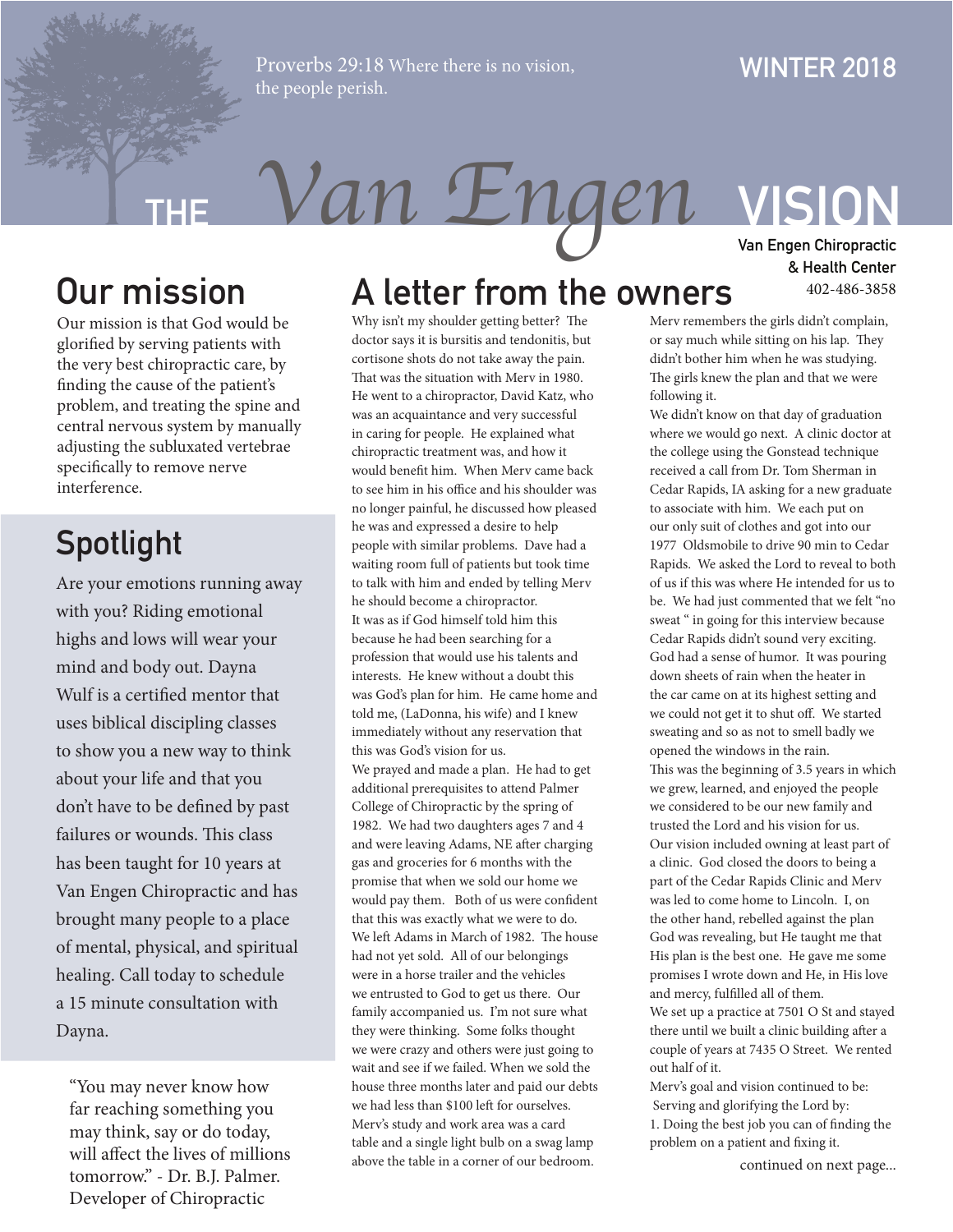2. Always put patient care before finances. 3. Hire people who believe in your values and reward them as you are able. In 2005, Sara, our daughter quit her job as a middle school teacher and came to the clinic as a receptionist/scheduler/biller. (We only had one position). Then one of our patients, who was a close friend, was diagnosed with breast cancer. Merv researched alternative and/or supportive approaches to helping her. He found a conference in Florida taught

solely by MD"s and Researchers regarding the care of people using Bioenergy and Supplementation and Nutrition. Sara and Merv attended the conference after much coaxing by one of the MD's there. They were overwhelmed with information, but both Sara and Merv again knew without any doubt that this type of care was a part of God's plan for our clinic. We could do more and serve our patients in a way that God would reveal to us. Sara went on a mission to become a

naturopathic physician. She took online courses and her clinical experience with a naturopath in Arizona and a Chiropractic Naturopath in British Columbia. She started in one room with one machine to deliver detoxing frequencies to patients, and one machine to test patients for what areas of the body were weak and needed detoxing. Sara and Merv were able to help a growing number of people. A few years later the other tenants moved out and Sara moved her clientele over and that was the beginning of "The Health Center". During the first 5 years our CPA called a special meeting to make sure we were aware of how unprofitable the Health Center business was. We assured him that when God tells you to do something you do it,

and He takes responsibility for the outcome. The number of people coming in was increased dramatically after February of 2016. We hired 3 more RNs and an assistant for Sara. We had outgrown the clinic building at 7435 O Street. Our vision was to have a clinic with a minimum of 5000 sq. ft, surrounded by trees and nature, with ground floor access close to the existing location for the patients comfort. . We looked and waited. In 2017 Hampton Enterprises showed us the 200 suite on the second floor of 7441 O St across the parking lot. The second-floor suite had ground level access on the back of the building, with a view of trees out of every window. It was perfect! We moved in May 2018 to our new office with a staff of 3 chiropractors, and 13 staff members. This was more people doing more business than we ever envisioned. Waiting on the Lord and His timing has always been the key to success in our business and personal lives.

As we visualize the future, we look back to see how God worked and continue to:

1. Trust God and move forward when He asks us to try something new, even if our family, friends and CPA say something to the contrary.

2. Wait on Him and His timing. 3. Realize that we never dream big enough. Double the size of the clinic in 5 years. 4. Give the best care physically, emotionally, and spiritually that we can to every patient He sends us.

5. To add additional services as we can. 6. To be a light and example of God's love to our neighbors.

7. To let God live in and through us to glorify Him everyday.

# **Patient testimonal** by Leah R. **DID YOU KNOW?**

Top 5 Health tips going into winter

- 1) Tread carefully on the ice! Slips and falls happen, but when you fall on concrete, your body will lose! Besides the typical backache following a fall, concussions, broken bones, and serious injuries are bigger threats, so be careful!
- 2) God gave you TWO legs, so please use them when you shovel snow! Squat down in an athletic stance as you scoop to keep the majority of the pressure off of your lumbar spine and in your legs.
- 3) Cold and flu season is upon us, so keep your immune defenses up with spinal adjustments, as well as consuming higher doses of Vitamins C, E, and B and minerals such as Iron, Selenium, and Zinc. A good diet and a high quality vitamin should be very beneficial for these.
- 4) As the school year continues and homework piles up, please remind your children to use BOTH shoulder straps, as well as try to limit the weight of their backpack to not more than 20% of their body weight.
- 5) And finally, Merv says that if you're ice fishing, don't fall in the hole!!



Detoxification is important! Our bodies are made up of 600-700 trillion cells. Each of these cells receives thousands of toxin a day. These disturbances, such as heavy metals, pesticides, herbicides, preservatives, etc. slow down the function of our cells. This can lead to food allergies, skin issues, hormone imbalances, auto immune disease, even cancer. We all know someone who has these symptoms. What can we do to help our bodies fight against these toxins and restore proper function to the cells? Cells lose their energy from having toxins. This breaks down their natural ability to keep the body's immune system strong, which can lead to a chain of events or multiple symptoms. Just as it is important to keep your car serviced, and change the oil, our bodies require the same maintenance.



# **CHIROPRACTIC CORNER**

My medical journey began when I was 10. I lacerated my liver in a 3-wheeler accident and was in ICU for a week. I thought I had healed and had no lasting repercussions until a year later, when I was diagnosed Type I Diabetic. As I grew up I had the usual bouts with strep throat but nothing major until my 10th year of teaching. I came down with a severe case of mononucleosis. It took all of the spring semester to just survive, and the remainder of summer to rest and recover. I pushed through because I thought that was the only way to survive. Upon recovering, my body began producing more mucus and my internal thermostat was running cold. My body temperature's new normal was 97.7, and I could not get warm. I had a good 5-year stretch with nothing serious occurring until fall 2011. I was diagnosed with a sinus infection and had 3 rounds of antibiotics before landing in the emergency room. It took several E.R. visits and 6 doctors before I found someone who could give me answers. Just before Christmas, I was diagnosed with Candida, a full body yeast infection created from too many antibiotics and not enough good flora. This episode cost a 30-pound weight loss and over 20 days of missed work. I also had what is referred to as a foggy brain or a fuzzy head. This is an odd feeling, and it also slowed down my thinking as well as impaired my memory. Almost a year later, I came down with round two of Mono and missed 45 days of work; I once again lost an entire summer to simply resting. I started the 2013 school year functioning at about 20% my normal energy level. I was tired all the time, always cold, and I had lost my zest for life. I had also developed sensitivity to loud noises, especially long sustained

noise, and a sensitivity to bright light. It felt like I was on sensory overload. At the end of September I came down with strep throat followed immediately by tonsillitis. My tonsils never felt the same, and I tried numerous times to tell the doctor that something was not right. Being a diabetic, I pay careful attention to what my body is telling me. I could not control my blood sugars, which is a sign of infection. I finally went to an ENT, without a referral, to plead my case. He agreed the tonsils should come out. In November I had them removed and the doctor said, "Good call, you had an abscess behind one of the tonsils". During my recovery process I developed an odd accent. It was a cross between eastern European, Irish, and the South depending on how tired I was. Nothing would make it go away, not speech therapy, not rest, not anti-inflammatories, nothing. As a Language Arts teacher, it is very difficult to not be able to speak English correctly. I knew I was using my tongue differently, and I was really struggling with closed vowel sounds. To add insult to injury, I had a hypersensitive gag reflex. Then, in the summer of 2017, I lost my love of driving. This has been the one thing I've always enjoyed doing. Now I was too tired, and I simply could not keep going like this. Immediately upon returning home from a girls' trip with friends, I went to my local naturopath doctor. She did blood work and quickly diagnosed me with Hashimoto's, a hypothyroid disease. This was my second autoimmune disease. I worked with her on a monthly basis trying to get my thyroid levels normalized. It was during the winter of 2017 that I developed horrible joint pain. I was walking and moving like an continued on back...